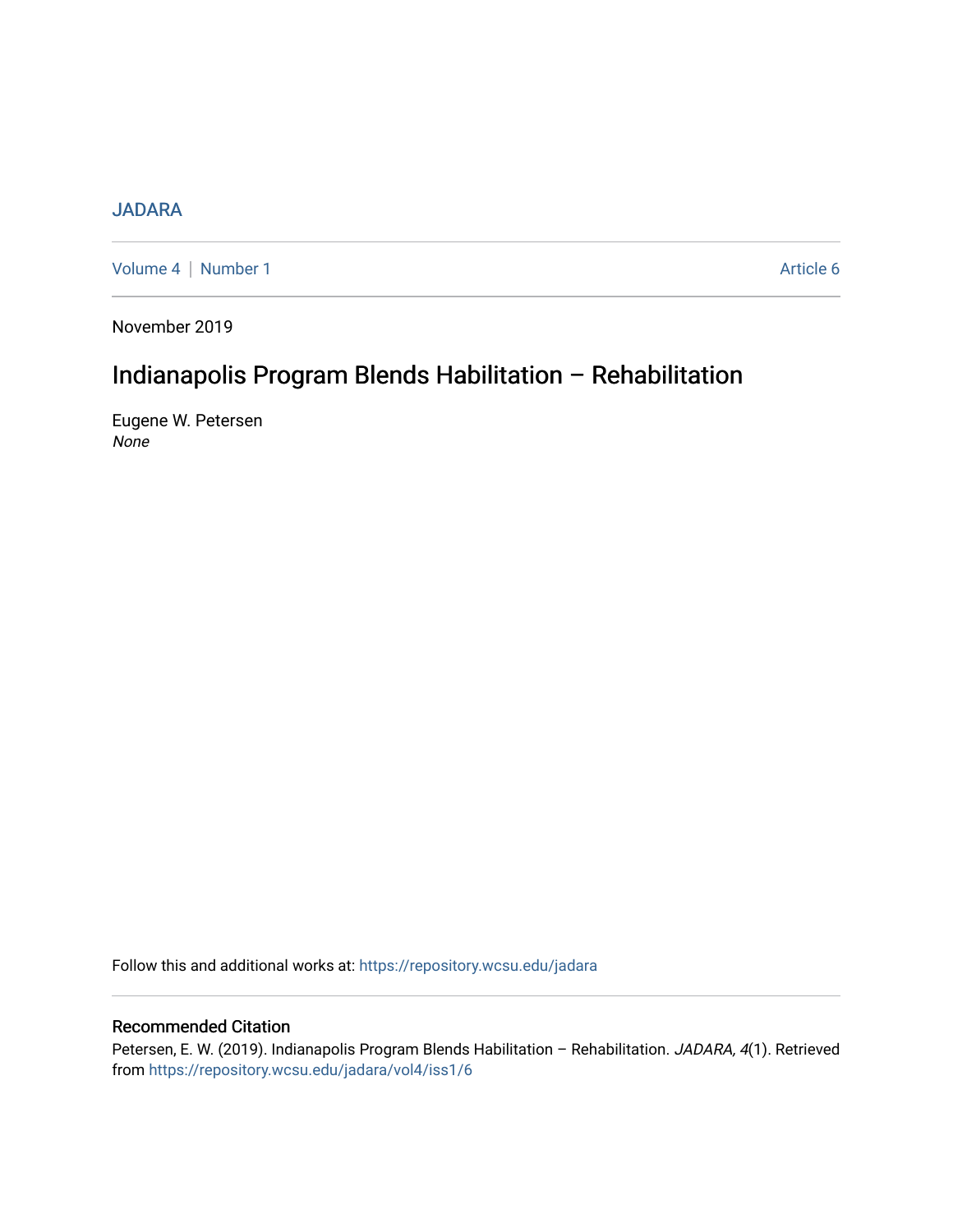EU6ENE W. PETERSEN

In an era when the handicapping effects of many dis abilities are yielding to improved medical and rehabilitative techniques, the handicapping effects of deafness are increas ing. This is due partly to the changing etiology of the disability itself, and partly to the changing social and economic conditions with which its victims must cope. It is not the purpose of this paper to dwell on these conditions, but to outline one approach to the problem being taken in Indiana in the form of a program which blends habilitation and rehabilitation in an established rehabilitation center.

Rationale for this concept lies both in the economics of the situation and the nature of the handicap. It is axiomatic that habilitation is cheaper and better than rehabilitation; it also is known that the deaf need specialized services, while at the same time, one of the handicapping effects of the dis ability is the isolation it imposes—an isolation often abetted by the need for specialized services. Integration in an ongoing program affords not only economies, but psychological bene fits ; and the blending of habilitation and rehabilitation bene fits both programs.

Crossroads Rehabilitation Center, Inc., Indianapolis, In diana, is a 33-year-old rehabilitation center, one of the largest out-patient facilities in the United States. It offers a com-

Published by WestCollections: digitalcommons@wcsu, 1970

Mr. Petersen is Supervisor, Deof and the Hard of Hcoring, Crossroods Rehobilitotion Center, indionopolis, Indiono.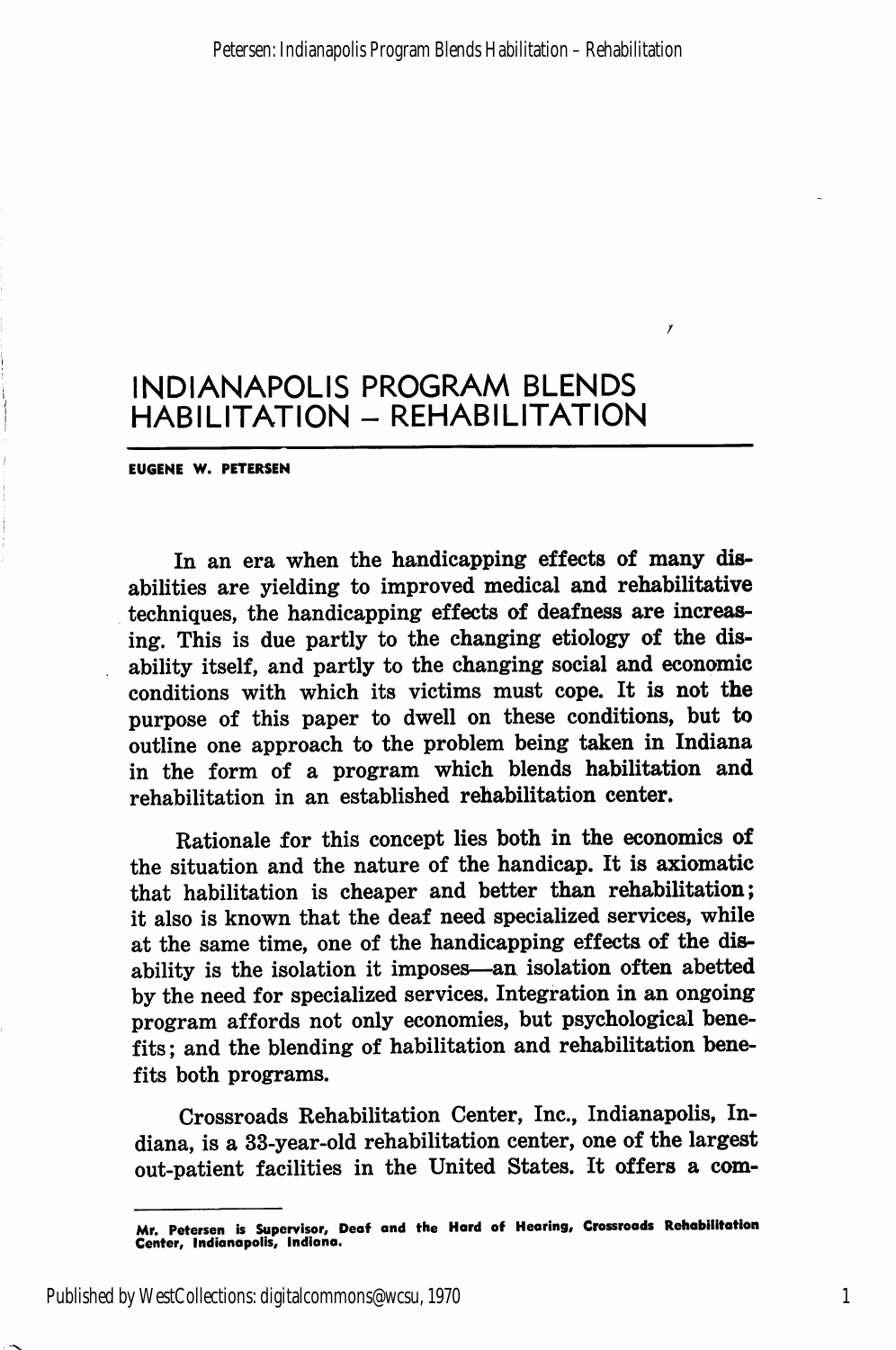prehensive range of social, psychological, medical and voca tional services, and is well known and highly regarded in the community and state. Funds come from the United Fund, Easter Seals, miscellaneous contributions, fees from clients, profits from contracts and fees from the State Vocational Rehabilitation Division. Where the program for the deaf and hard of hearing is concerned, VR funds are the most impor tant; but the vital phase of work adjustment hinges on the availability of contract work. Emphasis is placed on develop ment of good work habits and tolerance in a realistic setting where profits are a consideration, just as in private industry. While Crossroads does not attempt to teach specific trades, the usual run of subcontract work offers considerable variety to facilitate testing of vocational interests and skills and pre pare clients for on-the-job training. This situation is aided by Indianapolis' fortunate location in an industrial area where over 200 companies utililize the center's facilities for subcontract work.

Since the program for deaf adults, while comprehensive, is similar to that offered in other rehabilitation facilities, this paper will concern itself with the inclusion of selected students from the Indiana School for the Deaf and other deaf teen-agers, who for one reason or another had been excluded from regular educational programs for the deaf, in the pro gram as part of their preparation for adult life.

The program for students from the Indiana School for the Deaf, the most distinctive of the center's services for the deaf, had its beginnings in 1960 when officials at the school, noting the student's need for work experience and the fact that the school and Crossroads were only 10 minutes apart, asked Dr. Roy E. Patton, Crossroads' executive director, for help. As a result, in February of that year, 12 seniors began a program of work adjustment at the center. Soon after, the Indiana Vocational Rehabilitation Division, recognizing the value of the program, assumed financial support. Since that time, approximately 150 students have participated in the program, attending Crossroads one-half a day, either in the morning or afternoon, and returning to school for classes the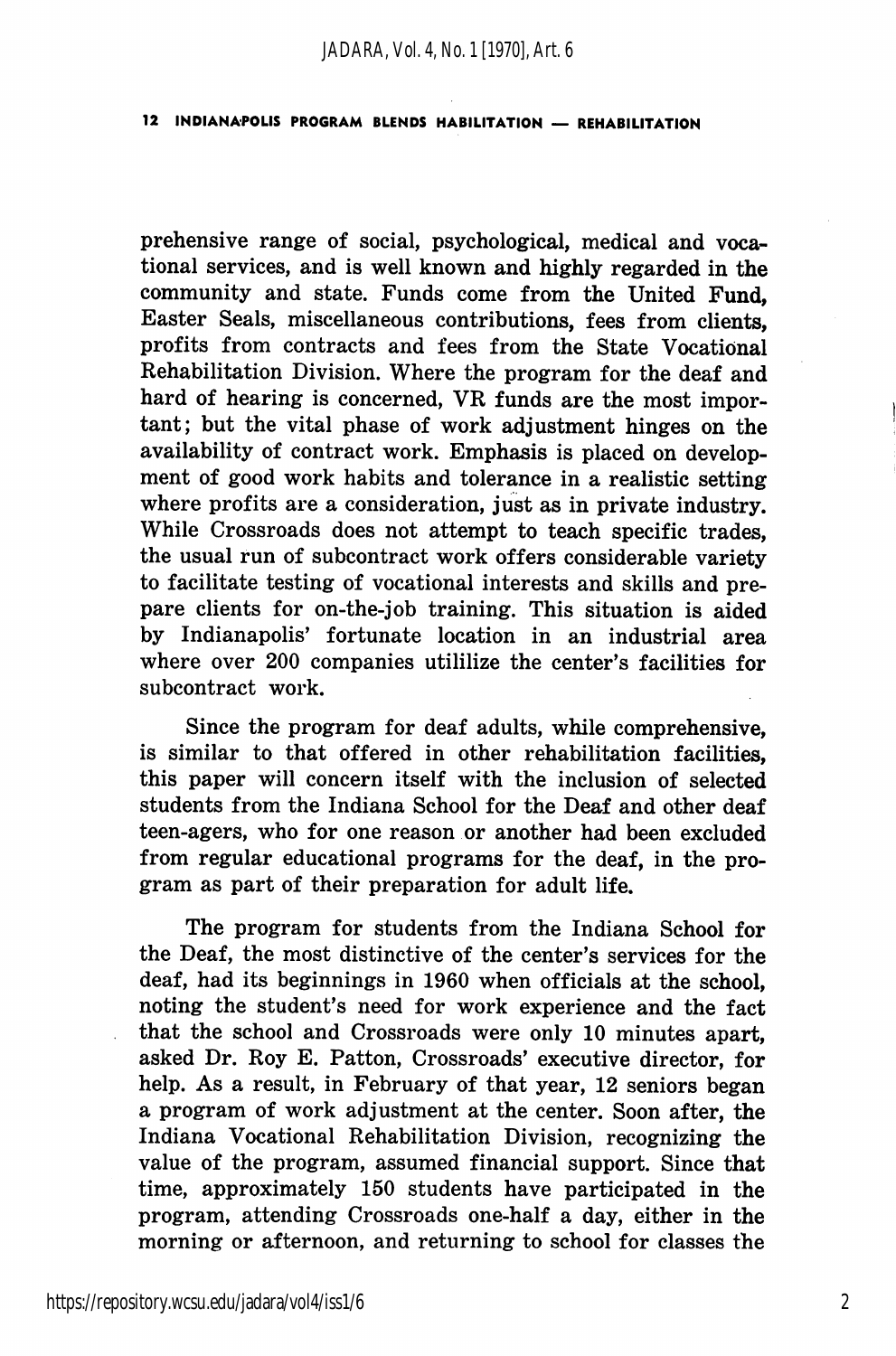other half of the day. Normally, the students are at Cross roads only one semester, with from eight to 16 students in the program each semester. Transportation is by school bus and students are regarded as being in school while at Cross roads, with school standards for dress and behavior in effect.

Originally, these students were all certificate seniors, none of whom qualified for high school diplomas, and, in general, were in the bottom third of their class. The thinking behind the program was that without such help, most of these students would eventually wind up in the Rehabilitation Division's waiting room, and that habilitation was better than rehabilitation.

In 1967, the addition of a specialist to the center's voca tional staff opened the way for acceptance of an increased number of severely disabled deaf clients, many from hospitals and institutions. In 1969, the program was extended to jun iors from the school for the deaf. It had been observed that when the program was limited to seniors, it was obvious that some of them needed more help; but after graduation, they scattered to the four corners of the state, complicating the rehabilitation counselor's task.

Among the students, there are some with superior in telligence (even though they do not qualify for high school diplomas) and many with superior motor skills; there are others with very limited assets. Among the regular deaf clients, there are people who have been to college and retar dates who had spent most of their lives in institutions; and a number of deaf adults with no complicating handicaps, who merely need temporary employment. Some of the deaf teen agers who had never attended school came to Crossroads with no formal language, in any medium, to call their own. All these clients are integrated with one another and with the hearing clients, who outnumber the deaf by about four to one, in the center's vocational department. This heterogeniety con stitutes one of the center's greatest strengths.

In the 30-month period from May 1,1967, to Dec. 1,1969, 84 deaf and hard of hearing clients were served at Crossroads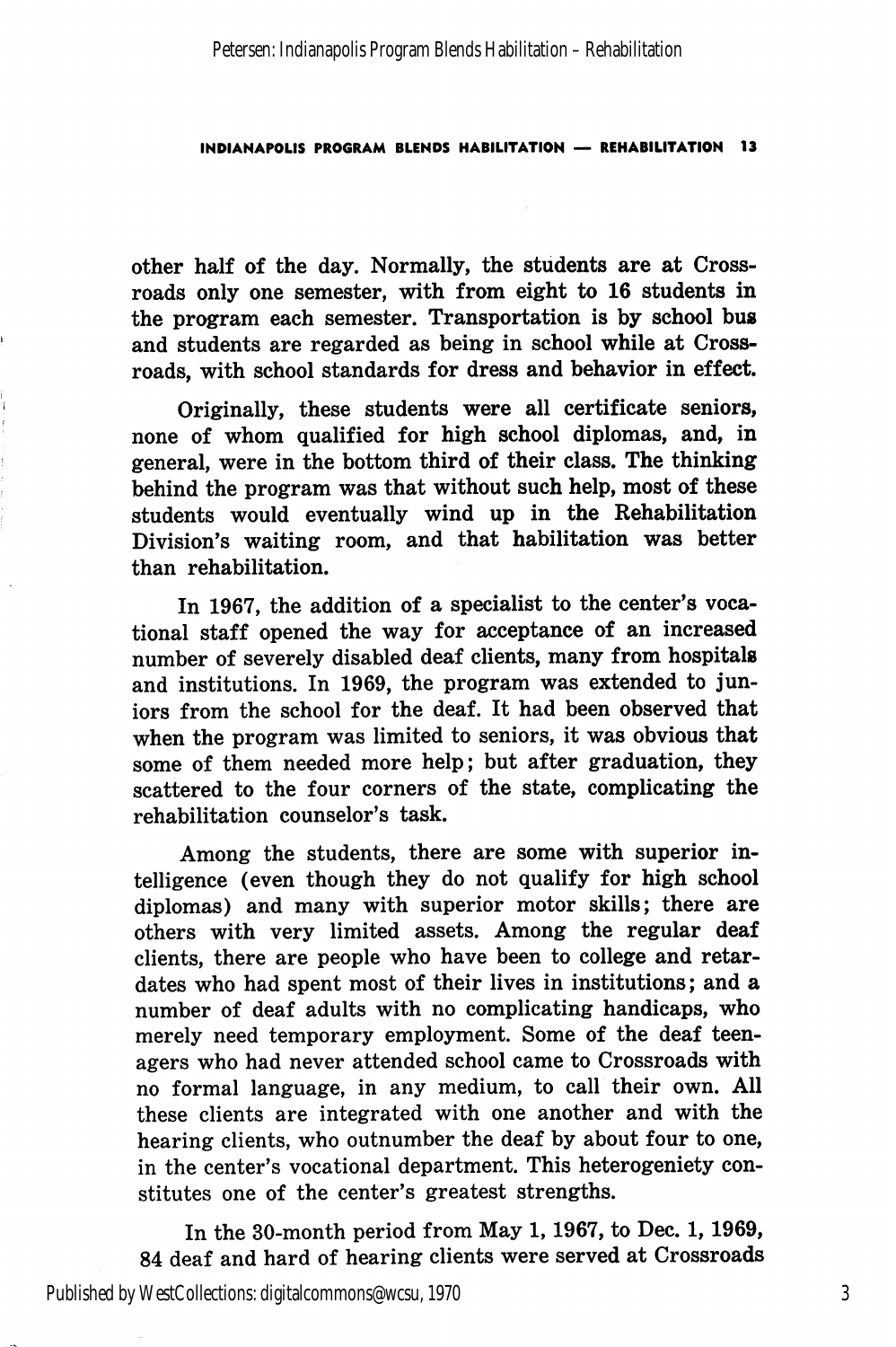*JADARA, Vol. 4, No. 1 [1970], Art. 6*

14 INDIANAPOUS PROGRAM BLENDS HABILITATION — REHABILITATION

Rehabilitation Center, all in the vocational program (some also utilized the center's speech and physical therapy re sources).

## TABLE I

| Indiana School for the Deaf Students ____________                | 55 |
|------------------------------------------------------------------|----|
| (Includes seven students terminated from school                  |    |
| because of behavior, discipline or learning prob-                |    |
| lems and transferred to Crossroads as full-time                  |    |
| clients. Some of these students continued to                     |    |
| board at school and take part in extracurricular<br>activities.) |    |
|                                                                  |    |

|                                                                                                 | 29 |
|-------------------------------------------------------------------------------------------------|----|
| (Includes seven teen-agers who were not in<br>school.)                                          |    |
| Multiple handicaps (using accepted criteria for in-<br>clusion in this category):               |    |
| Significant educational retardation ________________ 80                                         |    |
| (Includes nine clients who were in hospitals or<br>institutions.)                               |    |
| Serious behavior problems, history of mental illness,<br>(Includes five who were hospitalized.) |    |
|                                                                                                 | 3  |
| Orthopedic and other physical impairments ________ 3                                            |    |
| (Note—Adds up to more than 84 as some clients have<br>more than one additional disability.)     |    |

While the supervisor and assistant supervisor of the program for the deaf are deaf themselves and able to commu nicate with deaf clients on any level, and some of the staff in vocational evaluation use and understand some signs and fingerspelling, none of the staff in work adjustment or the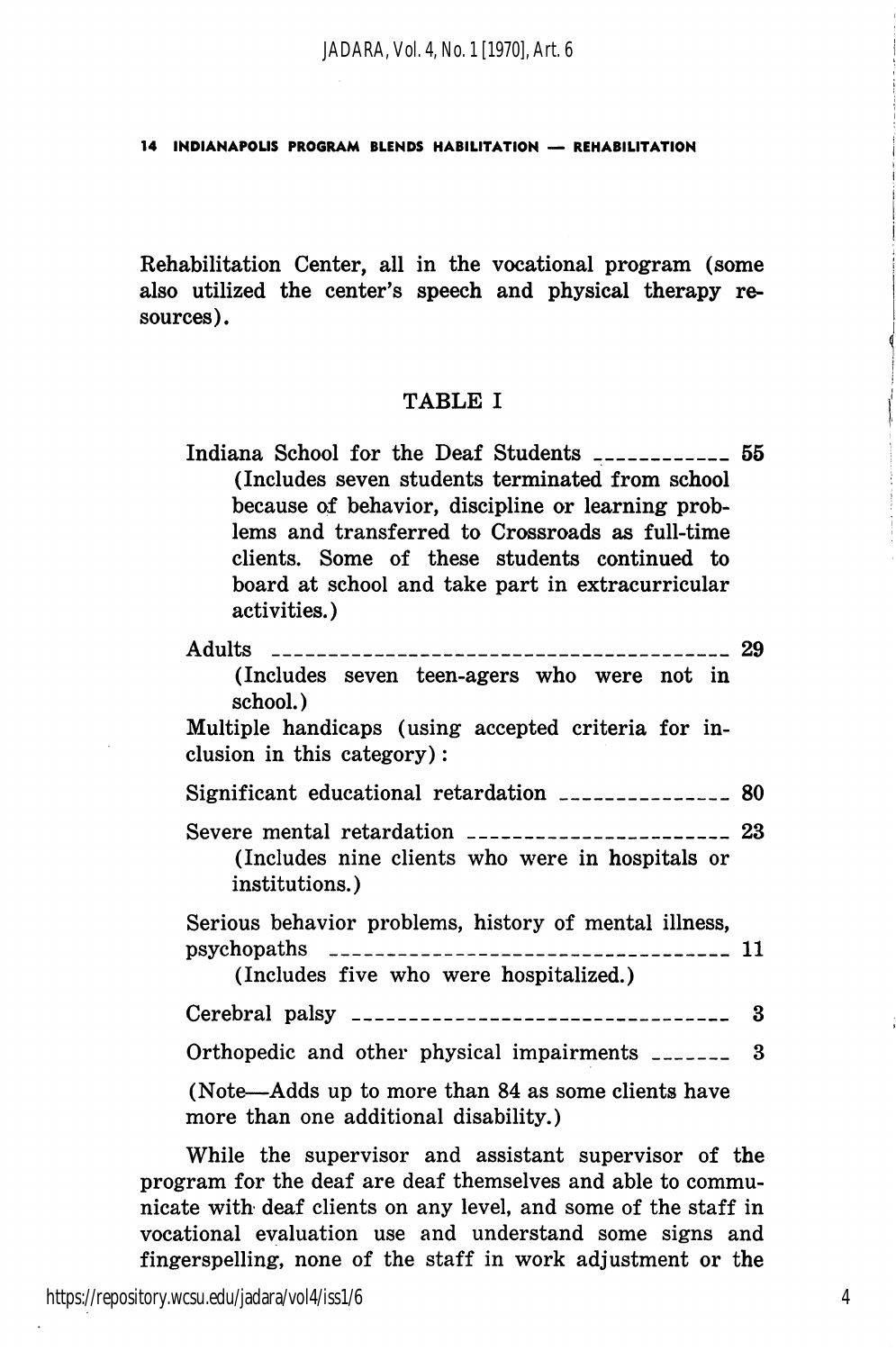vocational workshops use or understand manual language. This is in line with the center's policy of providing realistic working conditions, encouraging independence and weaning the deaf clients from reliance on intermediaries for help with minor problems. Of course, the deaf supervisors are available when needed, and counseling, which is an integral, continu ing part of the program, always is in the clients' preferred means of communication.

þ

Vocational evaluation, which takes 10 weeks, provides a profile of each student's educational level, general knowl edge, aptitudes, motor skills, learning ability, work tolerance, dependability, reaction to industrial-type shop rules and su pervision, and potential for training for a skilled or semi skilled occupation or immediate job placement. This is in corporated in a comprehensive report which goes to the Voca tional Rehabilitation Division and the School for the Deaf.

Some students, who exhibit little interest in academic pursuits, claim they will do better once they go to work: The experience at Crossroads gives them a chance to put up or shut up. Faced with this challenge and a chance to compete on more even terms, it is not uncommon to observe a student who has had little but frustration in the classroom set the pace at bench assembly. However, as a rule, those students who do best in the classroom also do best at assembly work; they have less trouble disciplining themselves.

Deaf students often have special problems which distin guishes them from the average rehabilitation client with normal hearing:

- 1. Their communicative skills are apt to be very lim ited—even more so than most mentally retarded hearing clients.
- 2. Few have had any prior paid-work experience.
- 3. They have grown up in a highly sheltered and pro tective environment and tend to be unrealistic about employment and society.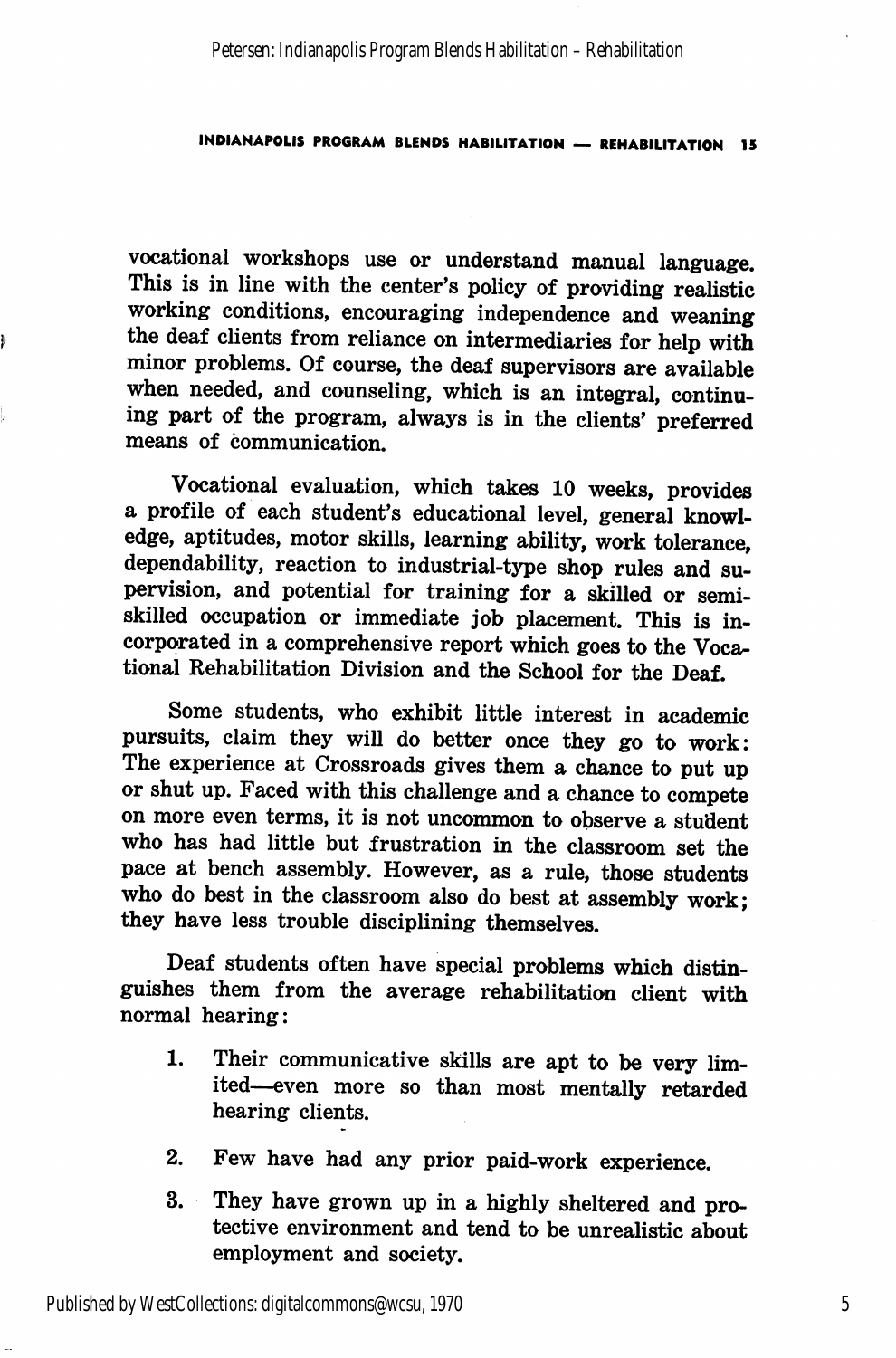- 4. Many of these students are indifferent to work, never having actively participated in competitive employment. They have not learned to discipline themselves to long hours of repetitious labor. They have become accustomed to having their wants sup plied by others and receiving special consideration; when they are forced to compete with hearing work ers under the supervision of people who know little about the handicap and seem to have no sympathy for their special problems, they sometimes imagine they are not being treated fairly.
- 5. Most have only fuzzy vocational goals or have un realistic goals in mind. Others tend to sell them selves short.
- 6. Many exhibit marked immaturity, functioning on an approximately 10 to 12 year-old level. Coupled with natural youthful exuberance and strong, young bodies, the combination lends a welcome leavening to the center's atmosphere, but also annoys a few older sheltered employes. And while most of the students are friendly and helpful with the other deaf teen-agers in the program, their lack of tact sometimes leads to misunderstandings and resent ment.
- 7. Most are grossly unfamiliar with the non-deaf world and thus unable to communicate or interact except on an adolescent level.

Crossroads' vocational plan consists of recognizing the problems and potentials exhibited by each student, and then attempted to guide or correct the situation to vocationally satisfying and socially accepted levels. The media: a situa tion where social interaction with the non-deaf world can take place, and employment in a semi-competitive situation where they can learn what work is all about. Of course, to achieve optimum results, considerable time is spent in be havior shaping and vocational counseling. Continued train ing outside the center, for skilled or semi-skilled trades, can

6

ŷ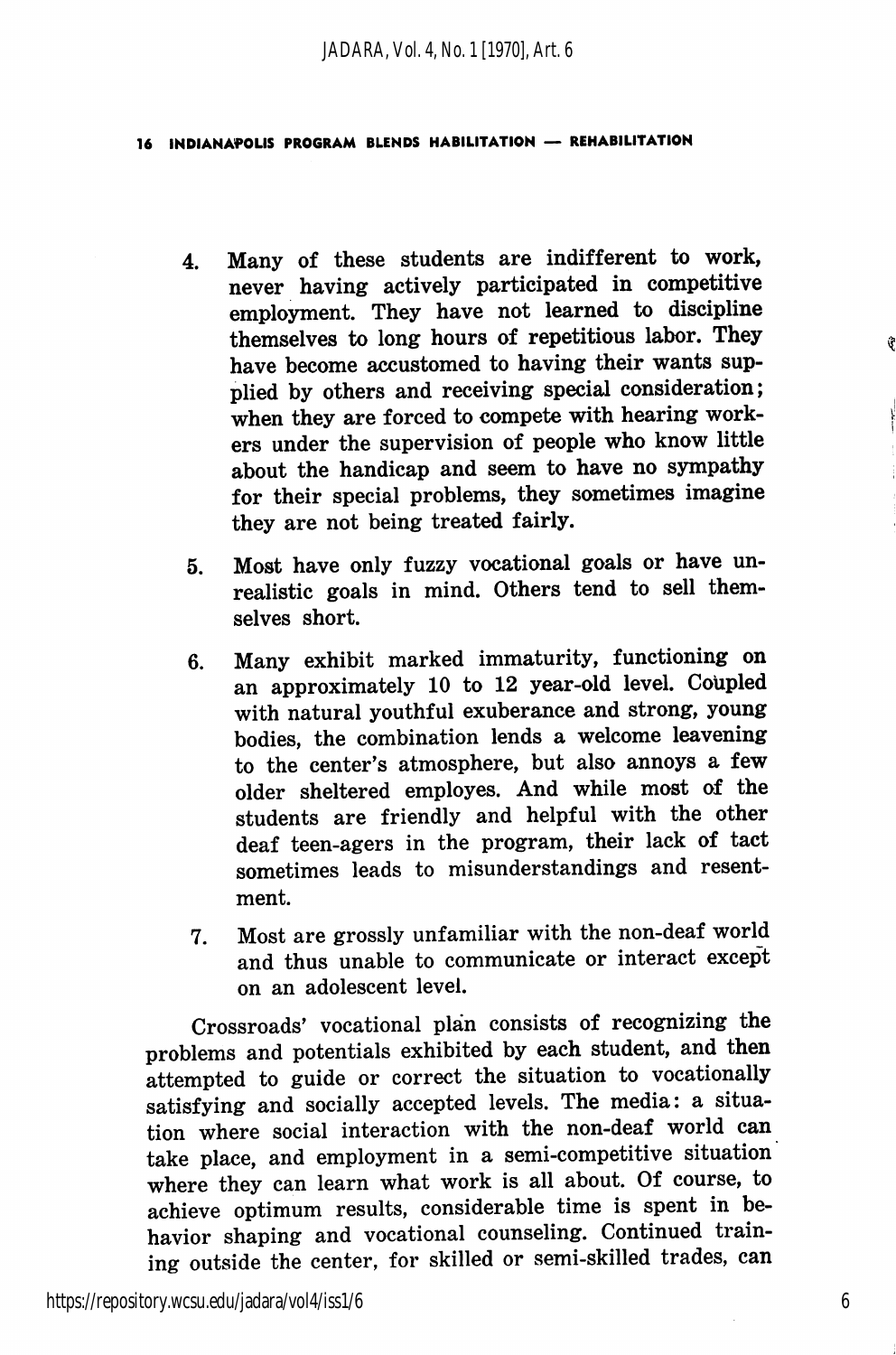be and often is recommended. There is constant encourage ment for the acquisition of new skills and better work habits. Counseling, as mentioned, is a continuing process and an at tempt is made to keep it on a hard-nosed, adult level, with criticism, when needed, short and to the point. Experience has shown that informal, on-the-spot counseling before work starts, at breaks and at other opportune times is more ef fective than formal group counseling as the students do not take well to being called together for what they may assume to be just another lecture. An exception is the showing of captioned films developed at the Oregon College of Education to illustrate facets of employment for the deaf. These films and other material distributed by Captioned Films for the Deaf are shown at the students' break time, and they are not required to attend the sessions, but very few students pass up the opportunity.

The students generally enjoy the program. Working alongside more severely disabled clients helps put their own handicap into better perspective, and the money, which con stitutes a rather handsome "allowance," is always welcome. They also learn about such things as employment applica tions, withholding statements, taxes. Social Security, time clocks, shop etiquette and supervisors and co-workers Who do not understand sign language or finger spelling. There is the usual amount of grumbling about low wages and hard work, the kind of work, bi-weekly paydays, deductions, favor itism and supervisors who don't understand deaf people. This griping is normal, but in a competitive situation, where there is seldom anyone around for a deaf worker to go to for advice, discontent sometimes feeds upon itself.

The Crossroads' program also provides a cushion to soften the impact on students whose attendance at school must be terminated. Of the seven cases mentioned, three have found competitive employment; two have been discharged to Crossroads' vocational workshops, with the expectation they eventually will be able to move into competitive situa tions; one is now in work adjustment, and one left the pro gram when the family moved out of state.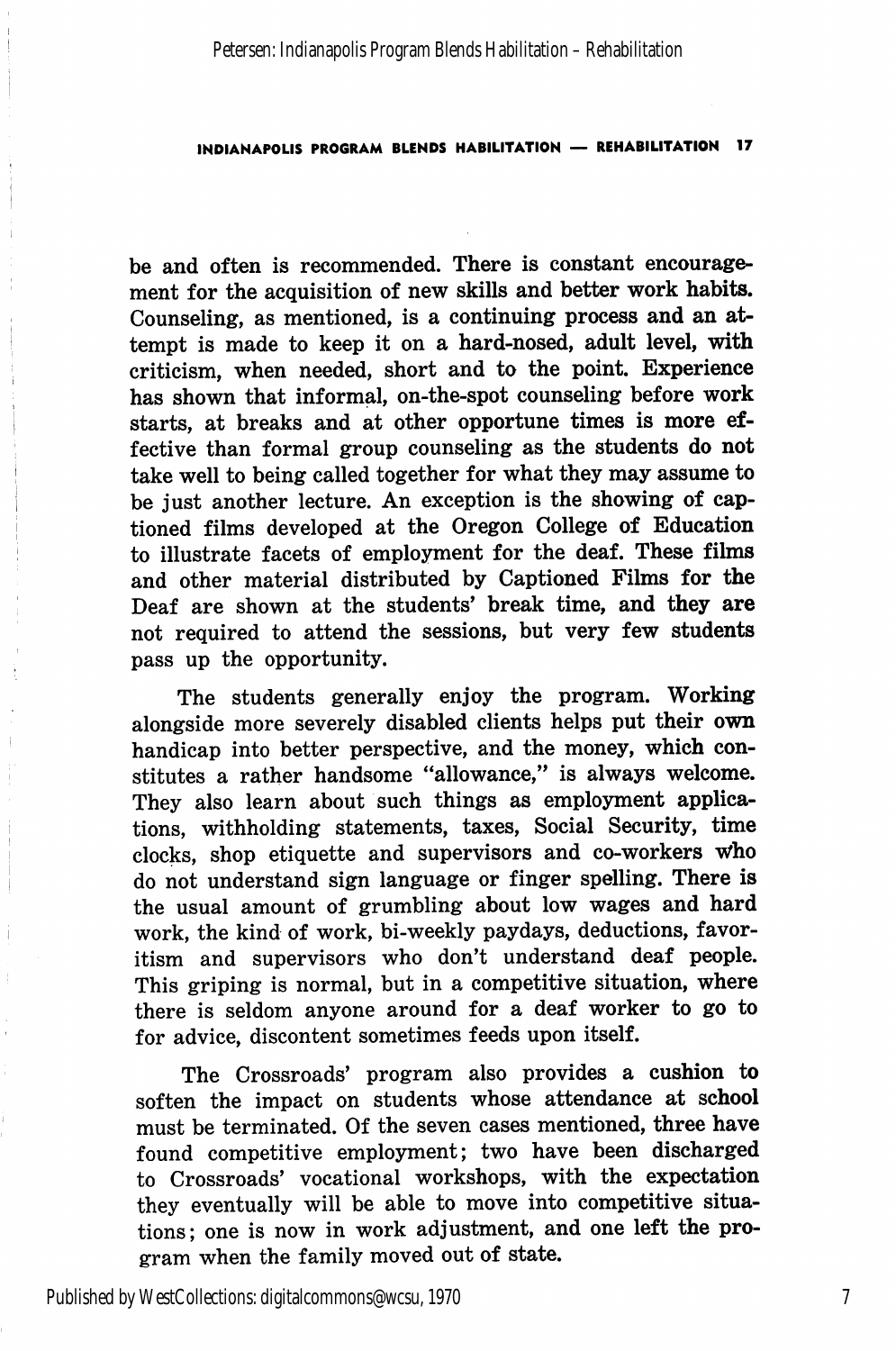The presence of the deaf students contributes immeasur ably to the habilitation of the seven non-student teen-agers mentioned in Table I. All came to Crossroads with the diag nosis of moderate to severe mental retardation and/or brain damage. In some cases, experience casts considerable doubt on the original diagnosis: One young girl, who had been in stitutionalized with an indicated I.Q. of 40, was recently retested by a psychologist familiar with the deaf, who found she had a minimal I.Q. of 87; and another youngster who had been rejected by the school for the deaf as uneducable, was found to have an I.Q. of 67 at the time of entrance in the Crossroads' program and a recent retest disclosed he had gained 10 points with evidence pointing to continued gains. At least three of these youngsters came to Crossroads with no formal language, in any medium, to call their own: com munication was limited to crude pantomime, gestures and facial expressions. While the effect of meaningful social interaction with peers who share their handicap cannot be measured, there is no doubt that these youngsters learn as much or more from their association with the students as from formal classroom instruction. In some cases, this represents the first opportunity these people ever have had for social interaction with others who share their handicap and are willing to come down to their communicative level and help them up. In any event, no adult counselor or teacher, no mat ter how skilled he is in communication with the deaf, can hope to equal the rapport that takes place when young peo ple get together and talk without supervision or inhibitions.

Of the seven teen-agers mentioned, five continue in the program at Crossroads with every expectation that they will be capable of holding competitive positions after they have gained a little more maturity; one dropped out because of a deeply ingrained "welfare philosophy" and lack of coopera tion at home; and only one, a 17-year-old boy with brain damage, looks non-feasible at this time. It also has been noted that some of the young deaf adults, in their twenties, identify with the deaf students more readily than with other groups in the center.

8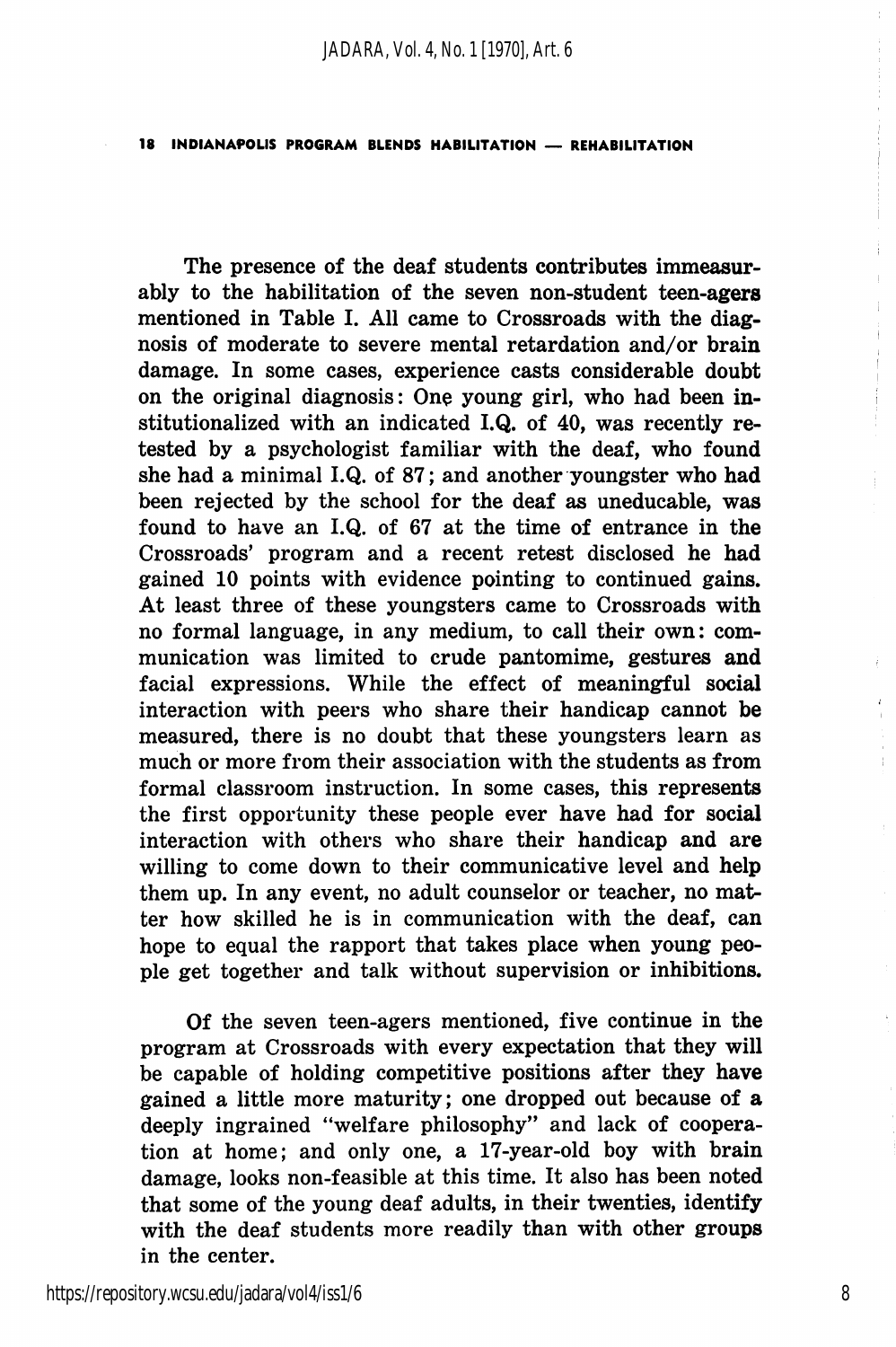As mentioned, the heterogeniety of clients represents one of the program's greatest strengths; but it would be wrong to say that such a heterogeniety creates no problems. There has been some resistance to the Crossroads program on the part of students and parents who misinterpret the scope of rehabilitation and look down on manual work. Others have been dazzled by publicity about Gallaudet College, the Na tional Technical Institute for the Deaf and the new regional junior college programs and imagine there is a stigma attached to participation in a work adjustment program in a rehabilitation center. Actually, it has been observed time and again that the top students in each group get the most out of the program even though most of the attention goes to the more limited students., The superior students quickly grasp the purpose of the program and make the most of it. Partly as a result of this observation plus the fact that a taste of plain hard work for plain hard money is excellent preparation for the grind of higher education and competitive employ ment, plans are being made to make the experience available to more high school students when attendance will not inter fere with graduation requirements. It is expected that will do much to reduce resistance to the program.

Also, beginning in the fall of 1970, the program will reach down to the elementary level of the school to take in some potential dropouts.

The fact that the students are at Crossroads only half a day and the adult clients return to private homes after work eliminates most of the possibilities for trouble stem ming from social interaction of naive, inexperienced young people with older rehabilitation clients. There is some re sistance and intolerance on the part of older hearing rehabili tation clients to the youthful hi-jinks, immaturity and com municative problems common to the students; but, in balance, their presence brightens the center, and their superior strength, energy and dexterity make a valuable addition to the center's labor force.

At a time when a large part of our working force is en gaged at trades that did not exist a generation ago and fore-

Þ

 $\ddot{i}$ 

 $\overline{1}$